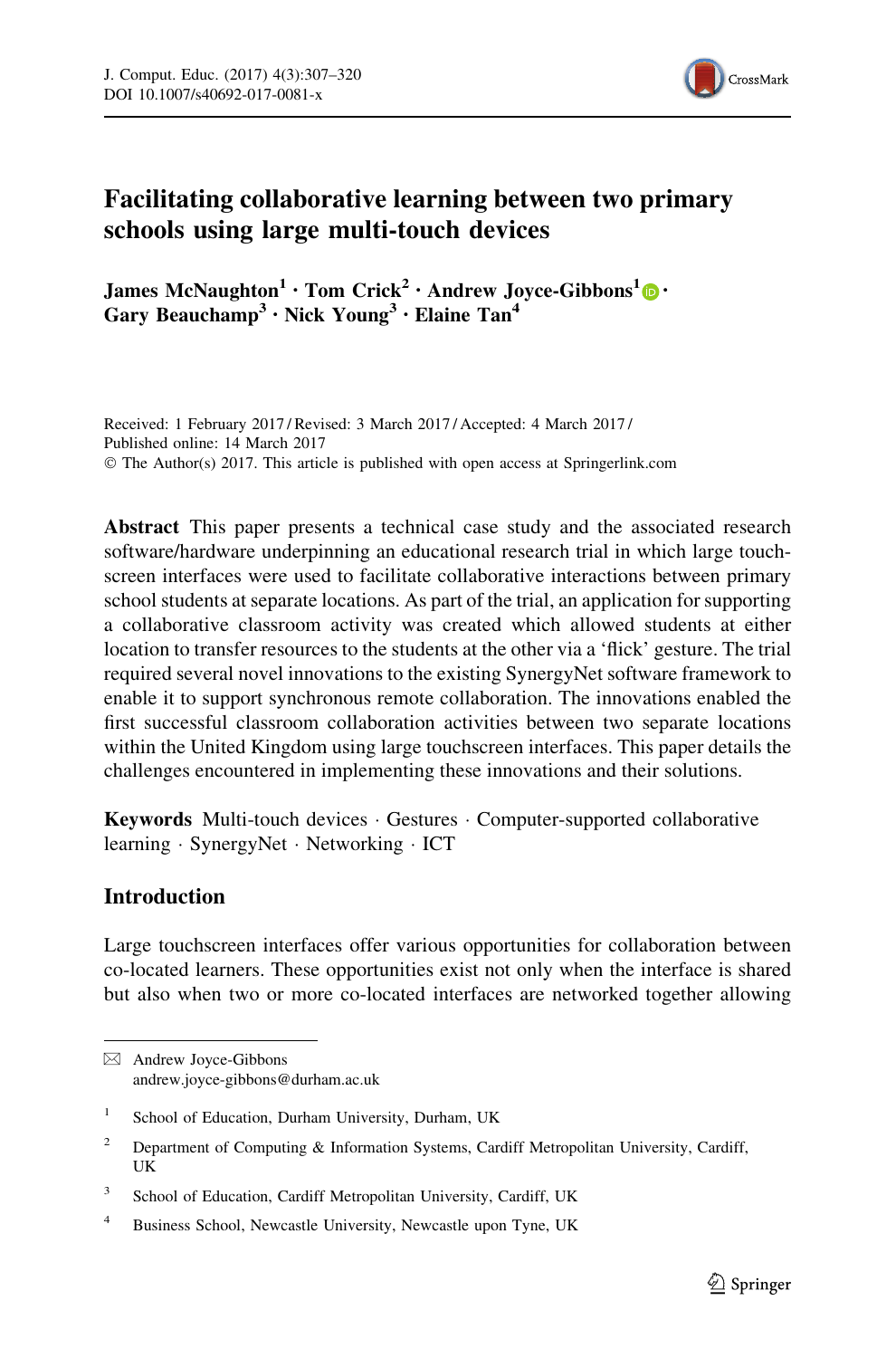the transfer of materials between them (Kharrufa et al. [2013](#page-12-0); Kreitmayer et al. [2013\)](#page-12-0). The successful integration of multi-touch tables into usable computersupported collaborative learning (CSCL) activities can present major challenges both technically and for teacher orchestration of lessons (Dillenbourg and Evans [2008\)](#page-12-0). However, such integration also presents valuable pedagogical opportunities.

Collaborative small group learning activities have the potential to bring substantial learning gains for the participants, with collaboration bringing greater gains than completing activities individually (Barron and Darling-Hammond [2008;](#page-12-0) O'Donnell et al. [2013](#page-13-0)). There is a clear role for appropriate technologies to support collaborative learning; technology enables configurations for group work and types of task which would not otherwise be possible. CSCL theory and research emphasises the role of technology in supporting learner participation, knowledge acquisition (information) and knowledge creation (knowledge objects and social practices) (Lipponen et al. [2004\)](#page-12-0). Many studies in this field emphasise the importance of face-to-face interaction and the design of tasks to optimise the participation of learners (Stahl et al. [2014\)](#page-13-0).

The growing interest in face-to-face collaboration by learners engaged in mutual negotiation of meaning (both procedural and factual) inspired the creation of the SynergyNet project<sup>1</sup> at Durham University. This project was funded by the UK research councils EPSRC and ESRC to identify important technical and pedagogical challenges in the CSCL domain (Higgins et al. [2012](#page-12-0)). Important technical challenges addressed during the project included the development of teacher orchestration tools. These tools enabled seamless transition between individuals, groups and interactive whiteboards, termed the private, shared and public spaces, respectively, by Dillenbourg and Evans [\(2008](#page-12-0)).

SynergyNet also identified the potential for groups to share information with other groups, building on the work of Everitt et al. ([2006](#page-12-0)). In this case, the mechanism developed did not involve sharing between personal devices such as computers. Rather, *SynergyNet* developed tools to allow sharing seamlessly between multi-touch tables within a lab-classroom setting (Hatch et al. [2011\)](#page-12-0).

The original SynergyNet study focused on schoolchildren aged 10–11 years old, working in collaborative groups nested within a lab-classroom. Data were collected on each group as tasks were completed simultaneously, as well as on the arrangement of the whole class and the teachers' behaviour whilst supporting the collaborative activity. Compared to tasks completed using paper-based equivalents, learners showed improved uptake of ideas via the tasks completed using multi-touch tables (Mercier et al. [2016](#page-13-0)). Groups using the multi-touch tables engaged in more sophisticated reasoning, spending more time on problem-focused talk rather than procedural talk (Higgins et al. [2012\)](#page-12-0). Further studies highlighted the importance of the division of roles and showed different patterns of organisational and intellectual leadership in groups using multi-touch tables (Mercier et al. [2014\)](#page-13-0), the importance of classroom layout for task completion (Mercier et al. [2014\)](#page-13-0), the differences in teacher decision making process when shifting from group to whole-class dialogue (Joyce-Gibbons [2016](#page-12-0)), the development of adaptive expertise among group

<sup>1</sup> <http://tel.dur.ac.uk>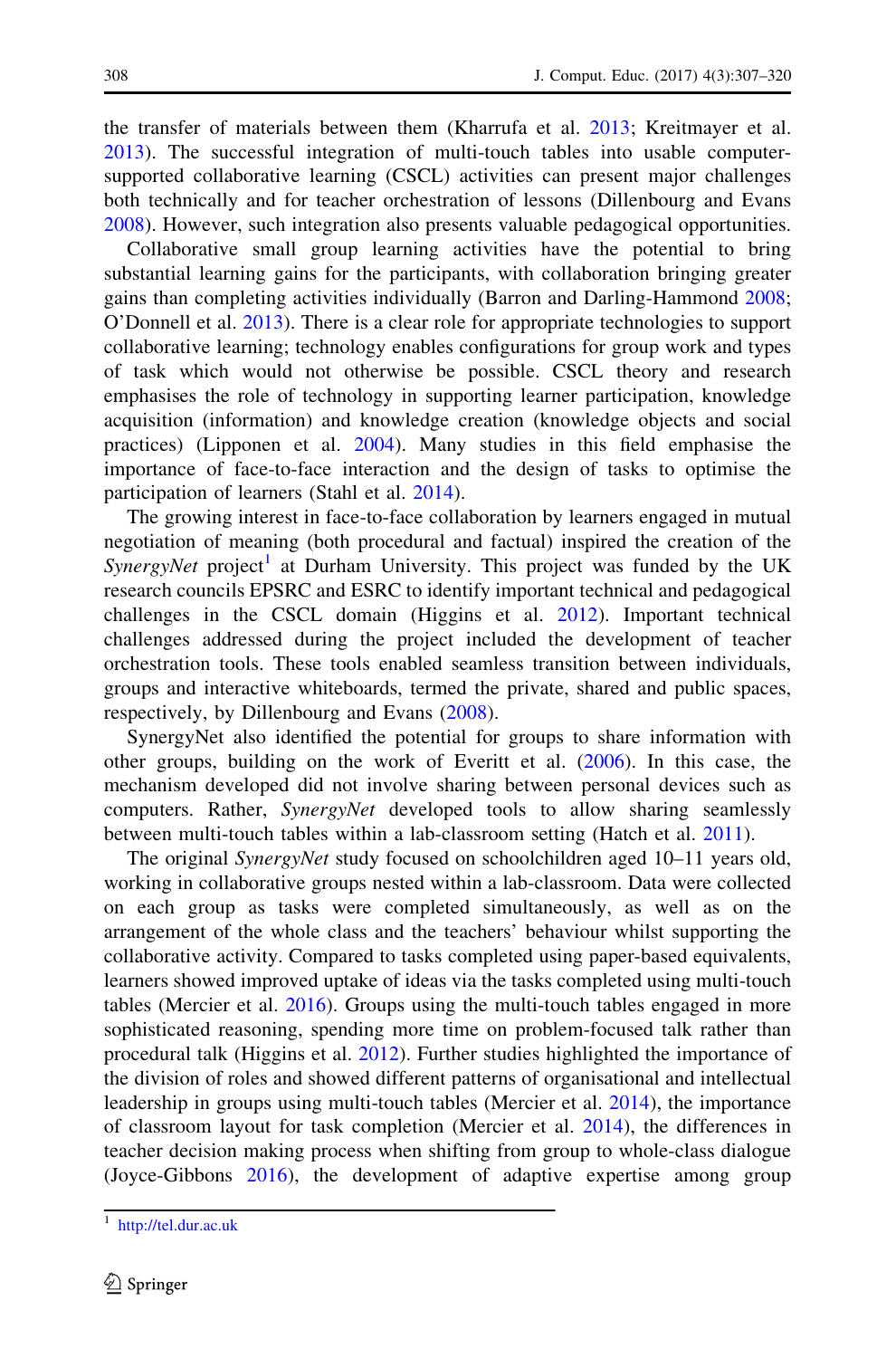members (Mercier and Higgins [2013\)](#page-12-0) and the affordances of the tables to structure representations of reasoning processes (Mercier and Higgins [2014\)](#page-12-0). SynergyNet studies have also been concerned with how the use of multiple large touchscreen interfaces impacts collaborative education in single environments, i.e., individual classrooms (Basheri and Burd [2012](#page-12-0); Mercier et al. [2017\)](#page-13-0).

However, the principal limitation of the original SynergyNet study was that the research was only ever conducted within the lab rather than in a real-world school environment. This study presents the challenges encountered in developing the SynergyNet framework in authentic classrooms; in particular, it details how this can be achieved when dealing with the technical challenges of the school's infrastructure. As such it presents the first step in ongoing research agenda, to test the utility of the tables in authentic classroom settings.

A key advantage of collaborative education across multiple locations is allowing students with a potentially diverse range of knowledge, backgrounds and skills to work together (Kizilcec [2013\)](#page-12-0). In this context, the opportunities for educational collaboration across multiple locations afforded by co-located interfaces via large networks, both open and closed, need to be explored (Daradoumis and Marquès [2000\)](#page-12-0). Such a move would allow users at both locations to collaborate using the touchscreen interface, offering the opportunity for a range of novel gestures to intuitively instigate specific actions which can be beneficial for younger users (Kim et al. [2007\)](#page-12-0). One such gesture is the 'flick' motion (Reetz et al. [2006\)](#page-13-0) which is typically used for the movement of materials about an environment with minimal effort. This gesture can aid collaboration, allowing users to transfer materials to each other without needing to enter each other's interaction space.

This work is contextualised by the substantial ongoing reform of ICT education in England and Wales. It also intersects the wider technology-enhanced learning agenda (and related scrutiny on the digital competencies of all teachers). A new computing curriculum was established in England in September 2014 (Brown et al. [2014\)](#page-12-0), as well as emerging ICT curriculum reform in Wales (Arthur et al. [2013\)](#page-12-0).

This paper details the innovative technical work undertaken to support a trial that investigated collaborative interactions using large touchscreen interfaces in two separate geographic locations. A valuable case study of the technical aspects of implementing a novel research trial using multiple interactive and networked devices in real-world school environments is presented. This case study specifically discusses the key technical challenges encountered and their solutions.

# Meeting the challenges of synchronous remote collaboration

The original *SynergyNet* studies explored learning by developing tools to be used explicitly in a lab setting where groups of students were co-located and activities were well supported by team members at hand with technical expertise. This paper relates the technical challenges which the team faced and overcame as they attempted to introduce SynergyNet into multiple classroom settings simultaneously.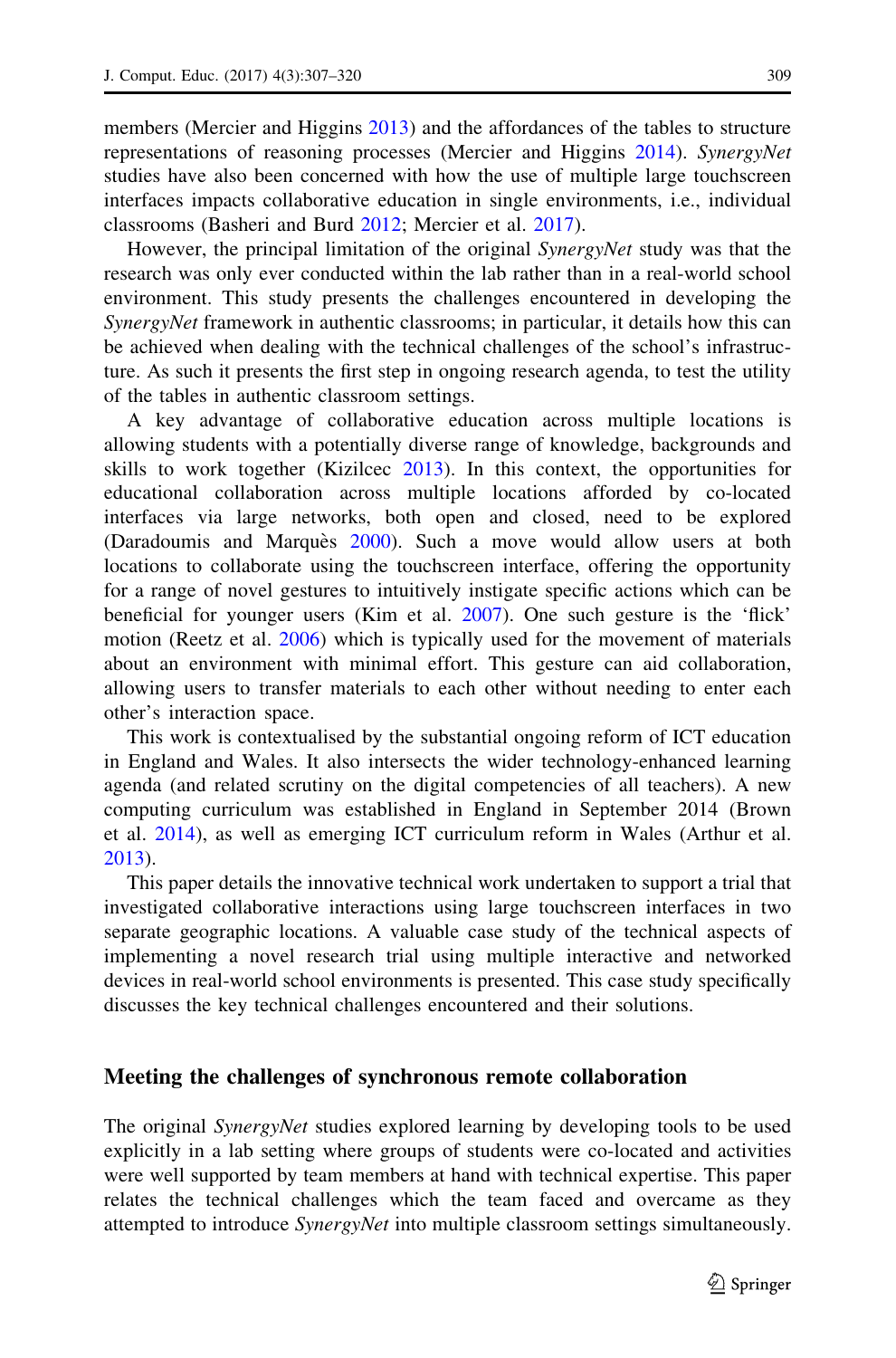This study built upon features already present in the framework (e.g., 'Network Flick' and the Mysteries tasks). However, it also required some development in other areas to enable the framework to be deployed over the Internet rather than over a local area network (LAN). The section describes the organisation of the study. It describes the key features of SynergyNet already present in the framework from previous studies.

# Technical set-up

The physical set-up of the study involved a single multi-touch table in a quiet room in each location. Each table was a Samsung SUR40, with a rectangular screen mounted on its legs. Three chairs were arranged around one of the two longer edges of the rectangular multi-touch table. A tablet computer was placed perpendicular to the table on the opposite edge, facing the chairs. Figure 1 shows the set-up with groups facing each other in each school. A session had a group of three participants working together at a table in each school. They communicated via Skype, running on a tablet computer in front of each group (thus the groups regarded themselves as being opposite each other). In total 24 learners participated in the study. Participants were aged 9–10 and organised in four groups of three children in each location. Each session lasted for approximately 20 min. Situated in the North East of England and in South Wales, the two participating schools were approximately 300 miles apart. Despite their distance, the two schools share a common industrial heritage. They were located in villages which had prospered when their local economy was based on coal mining. More recently, both areas have experienced significant postindustrial socio-economic trauma with the closure of the mines and de-industrialisation. Both schools were located in similar socio-economic circumstances reflecting this decline. The head teachers of both schools expressed concern that impact on the children living in these former mining communities has led to a dislocation with their environment as they grow up with little or no first-hand knowledge of mining, although are aware of the cultural heritage of the community (as are their families).



Fig. 1 Groups from school 1 and school 2 facing each other via Skype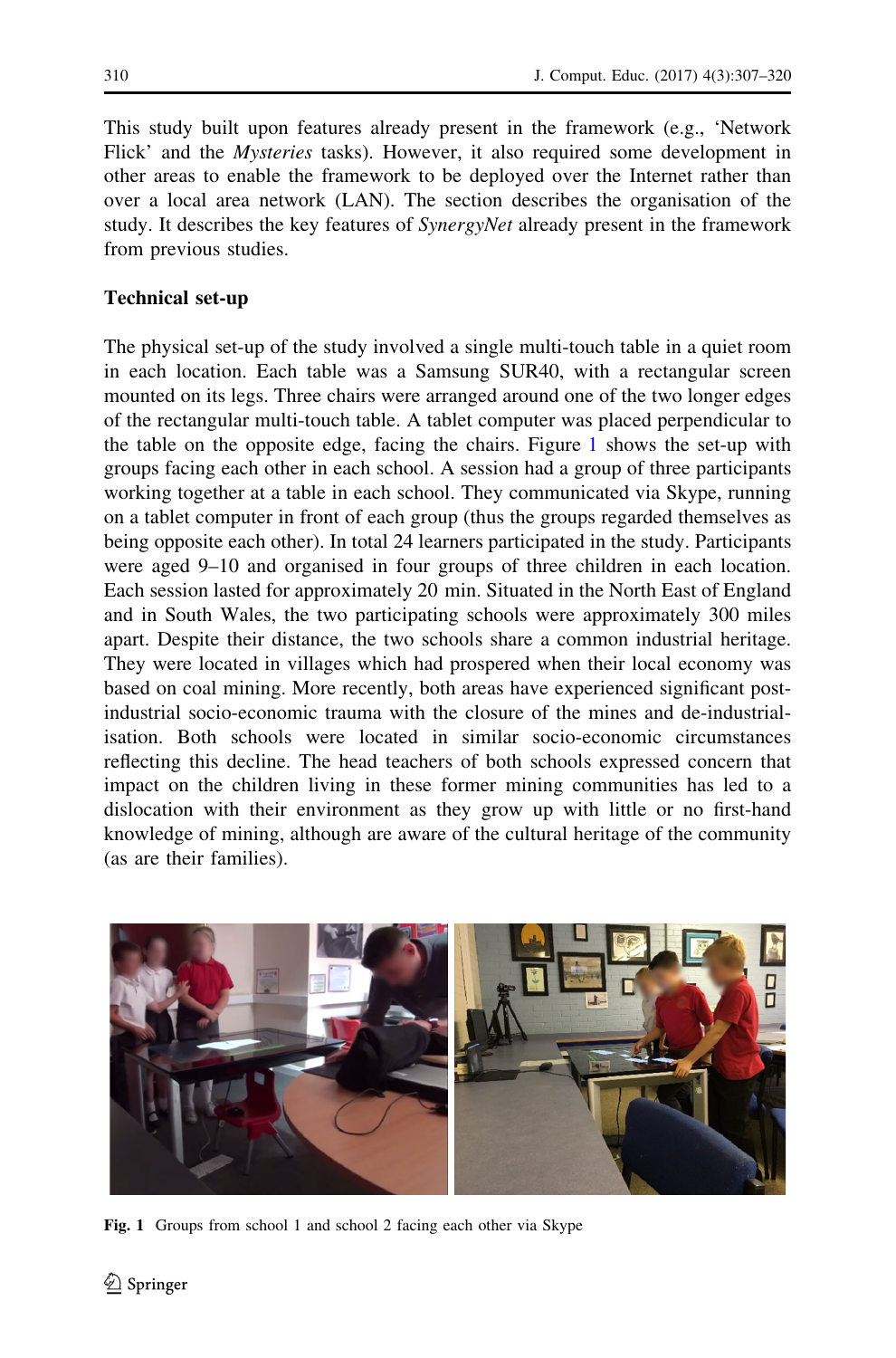<span id="page-4-0"></span>

Fig. 2 The SynergyNet Mysteries app with task content used in our trial

## The mysteries tasks

The Mysteries task selected represented an attempt to engage the learners in a collaborative activity which would give them the opportunity to share their understanding of mining and how this related to their own area. They had to investigate a 10-year old boy injured in a mining accident. Based on the available evidence they were asked to jointly arrive at an explanation of what had actually happened to cause his injuries and then to discuss who was to blame for these (Leat and Higgins [2002](#page-12-0)). Collaboration was encouraged through the task design. Groups in each school only had half of the clues each. To view all the clues, they had to share with the other group via the network flick gesture.

This and other *Mysteries* tasks had been used in several previous *SynergyNet* studies (Mercier and Higgins [2013;](#page-12-0) Joyce-Gibbons [2016](#page-12-0)) where students use a selection of clues, to solve a problem or come to a conclusion about the open questions as shown in Fig. 2. The SynergyNet framework<sup>2</sup> allowed any item in its supported applications to be moved and manipulated by users through common multi-touch gestures. It also supported communication between multiple interfaces via a network connection.

The framework supports several different methods of transferring materials between instances of its apps. The use of networked interfaces allowed media-based content to be easily shared between multiple users, allowing both intra- and intergroup collaboration as shown in earlier SynergyNet studies (Mercier [2014;](#page-12-0) Mercier and Higgins [2014\)](#page-12-0). The 'Network Flick' gesture allows learners working at each table to flick content, thereby transferring content from one table to another by using

<sup>&</sup>lt;sup>2</sup> Available on GitHub: <https://github.com/synergynet>.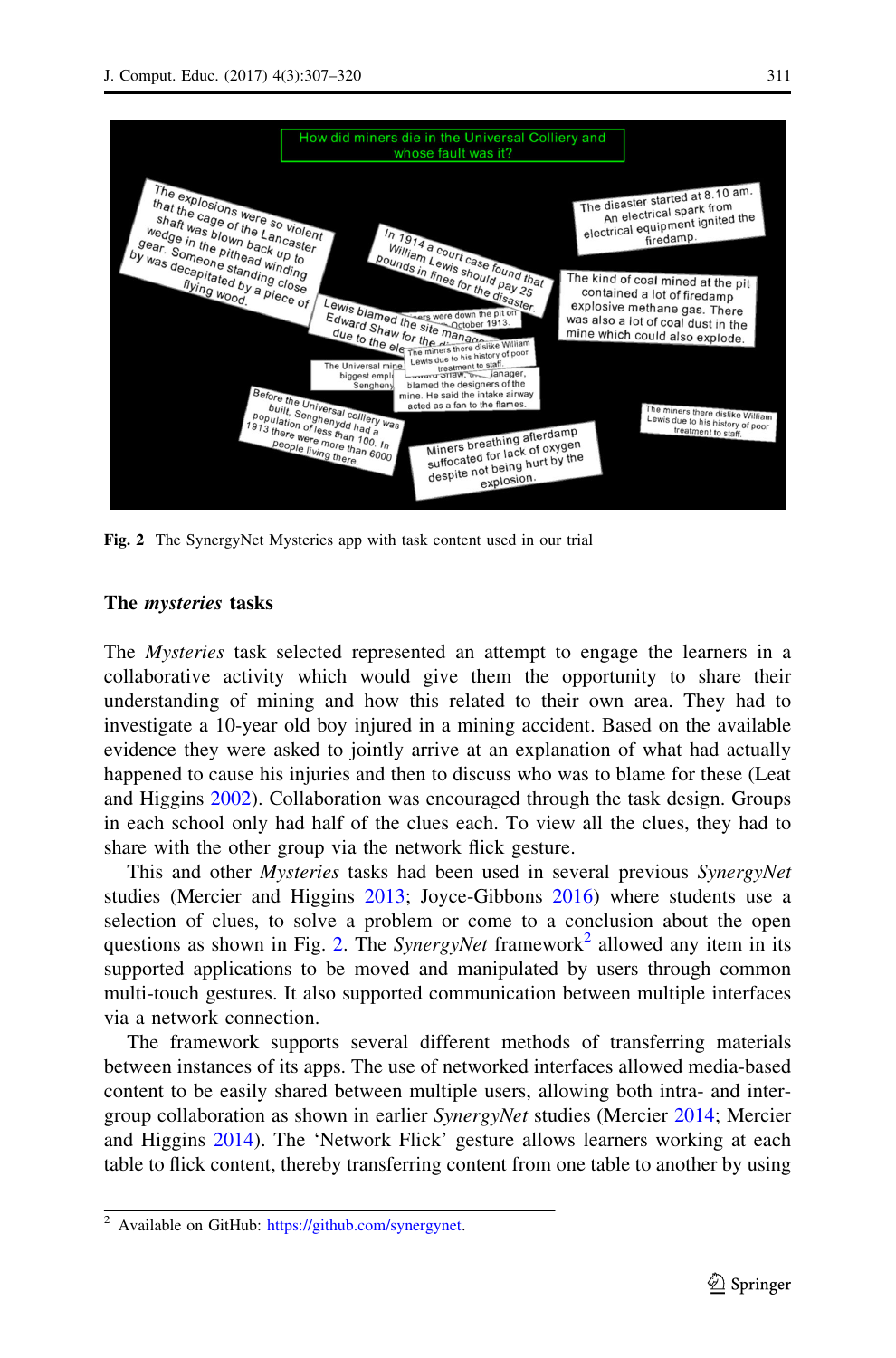a flicking gesture (Reetz et al. [2006](#page-13-0)). Existing versions of the Mysteries task are supported by several apps for the *SynergyNet* framework. The key innovation of this study in the development of the *Mysteries* tasks is the utilisation of the flick gesture in interactions between tables for the first time.

This required the creation of a new app which would manage the loading of the materials in a dynamic way and allow them to be transferred through the network gesture. Figure [2](#page-4-0) shows the app built for the trial with content relevant to the task. This content was dynamically generated from a structured text file (XML format) ready for transfer via the network flick mechanism. Content could include text snippets from a structured XML file and media from any other files in a folder. Although video and audio clips are supported by the app, only text snippets were used in this study to reduce potential confounding factors. The dynamic content system allowed the app to be easily configured so that each site would have a different selection of clues for each Mysteries task, forcing them to share content with the students at the remote location.

#### Network flick

The network flick gesture is built upon the physical metaphor of pushing items around on a low-friction surface (such as ice). It is now regarded as a common feature of many mobile and touchscreen devices (Moyle and Cockburn [2005\)](#page-13-0). A small amount of initial effort can allow the item on which the force is being exerted to travel a great distance. Friction can be applied to decelerate flicked objects over time. This is useful for both helping users keep control of items. They do not continue to travel indefinitely at high speeds after being flicked, making them difficult to grab and stop. The behaviour of items on the interface also better matches their real-world equivalent. Again this links back to the metaphor of sliding objects on ice.

The networking element of this gesture appears when users flick a content item in the direction of the interface to which they wish to send content. The item travels to the side of the initial interface. It then disappears and reappears on the target interface as shown in Fig. [3.](#page-6-0) When the item arrives on the target interface, the framework uses its predetermined knowledge of the interface locations to ensure the item appears in view from the appropriate direction of the source interface. This aids users in easily identifying from where newly arrived content items have been sent when interfaces are co-located. The use of a flicking gesture not only informs users on recipient interfaces of the origin of transferred items but also creates an intuitive way of sending and sharing content. Users can select their recipient through the direction of the flick and thus initiate the transfer simply by moving the item in that direction and releasing it. This is intended to reduce the cognitive load required to move content between interfaces. The potential benefit of this approach, by having a simple method to move content between interfaces, users will be better able and willing to share items due to smaller barriers to sending and receiving. Previous studies have investigated the human–computer interaction aspects of the network flick gesture but none of these have used it in a classroom environment (Coldefy and Louis-dit-Picard [2007\)](#page-12-0). Typically, classroom-based studies with *SynergyNet* have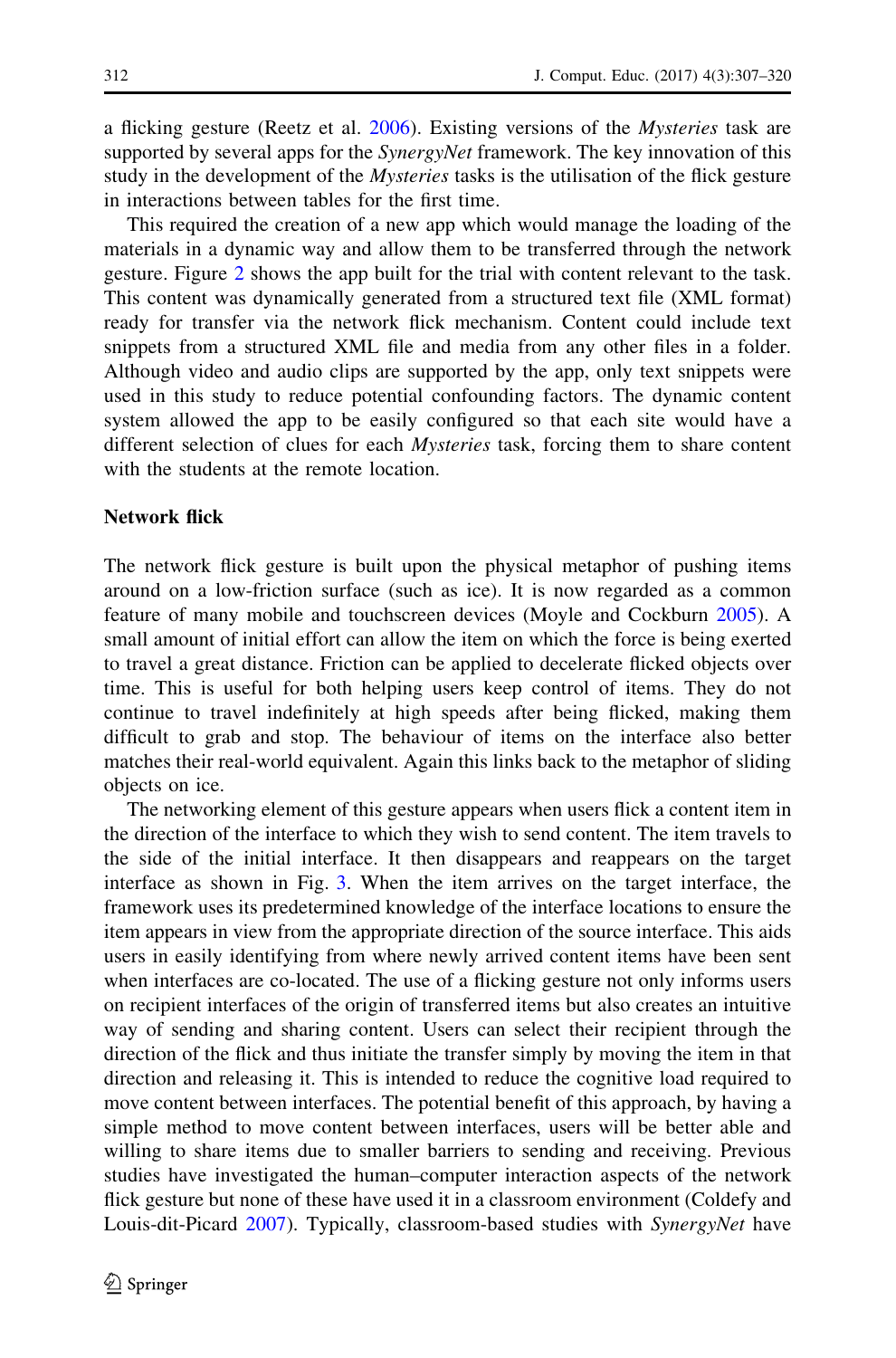<span id="page-6-0"></span>

Fig. 3 The use of the network flick gesture to transfer content between two example co-located interfaces

utilised a remote teacher interface to orchestrate the transfer of content (Hatch and McNaughton [2011](#page-12-0)).

# Technical challenges

Having outlined the features of the existing *SynergyNet* framework which was possible to adapt to facilitate synchronous remote collaborative learning activities, this section addresses those features which presented a barrier to doing so and how these barriers were overcome. Initially, SynergyNet was designed for co-located collaboration, incorporating architecture which was not able to support remote working. This section outlines the challenges faced in terms of the framework, the school setting and mobile connectivity.

## Co-location to non-co-location

The SynergyNet framework was developed to be as adaptable and extensible as possible. However, this had previously not included functioning across multiple environments in separate locations. The main priority of early development had been use in a single lab-classroom. Consequently, several issues in the design of both the framework and the apps became apparent when meeting the challenge of working between multiple sites in the current project.

The majority of *SynergyNet* features were developed on the assumption that users would be located in the same physical environment and thus be able to see each other's screen directly. This informed the design of visual elements, such as the menus. For example, the menu used by teachers to load and transfer content in previous studies assumed that the teacher was able to see pupil's interfaces, so that they could choose which group's work to display to the class. As this was not the case for this study, the in-app menu system was removed to avoid potential disruptions through its use. A second issue was the inbuilt assumption of the network flick gesture about its use: users will know where their target interface is in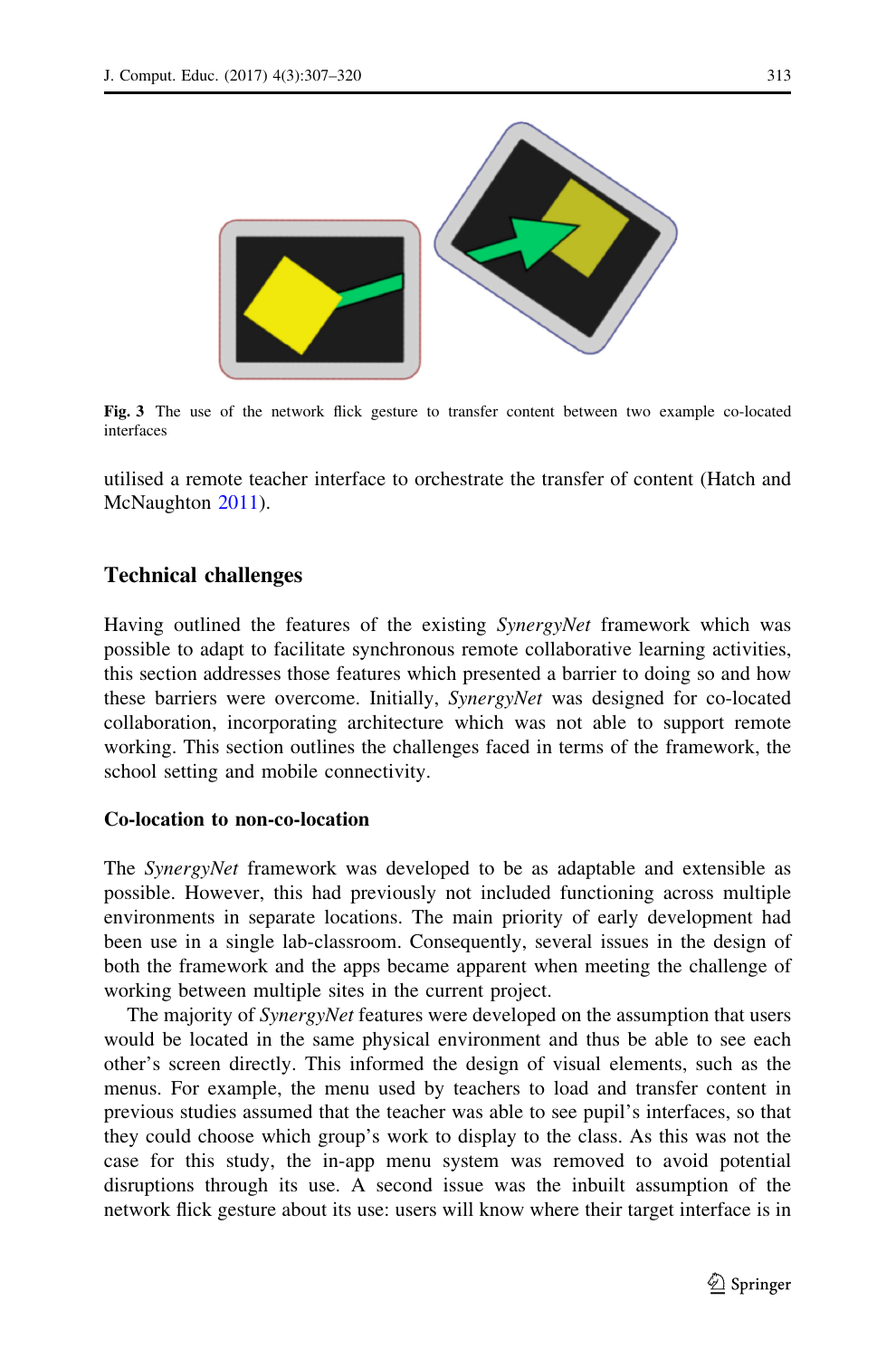relation to them. However, this knowledge can also be made available to users even when their target interface is in a remote location. The implications of not directly seeing the target interface when performing a network flick gesture are the key foci of this new strand of work and will be discussed in terms of the networking challenges and content transfer behaviour.

#### Network challenges

#### Overview

The use of single environments in the past has meant that the framework was always deployed across a single local area network (LAN) in all studies. Many of the features are not immediately capable of functioning across the wider internet.

Despite the original intention of using SynergyNet solely across LAN, a large amount of the framework's networking capability was built in such a way that it could easily function across the internet. The use of third-party libraries such as OpenFire<sup>3</sup> (a real-time collaboration (RTC) server that uses XMPP/Jabber (the widely adopted open protocol for instant messaging) and  $Hazelcast<sup>4</sup>$  (an open source in-memory data grid for simplified distributed computing, written in Java) means that the framework can use several different protocols across wider networks for communicating messages to each other.

However, the transfer of media content between instances of the framework was an original feature which was solely limited to use in a LAN. The framework uses a shared network location as a form of cache, which was beneficial in the past as it was simple to implement and gave teachers a single location to collect the files used in a lesson for use in future lessons. The *Mysteries* app only sends data when first discovering other instances of the app and when a content transfer occurs. The first time any content is sent it is moved to the shared area on the network. Afterwards, all subsequent transfers point back to the same item in the shared area, treating it like a cache.

The secure use of a shared network location across a wider network, such as the internet, is inadvisable without precautions due to data security and latency of such a technique. Development work took place prior to the trial taking place to allow the framework, to function over the internet as the two locations used would not be able to share a typical LAN.

#### Virtual private networking

Many of the networking features (including the network flick gesture) are dependent on the devices being on the same local network. When working with different locations and networks there are a number of technical issues to overcome. Some of these issues are general; others are specific to working in educational environments. It became apparent that the most effective approach would be to emulate a LAN

<sup>3</sup> <https://www.igniterealtime.org/projects/openfire/>.

<sup>4</sup> <https://hazelcast.org/>.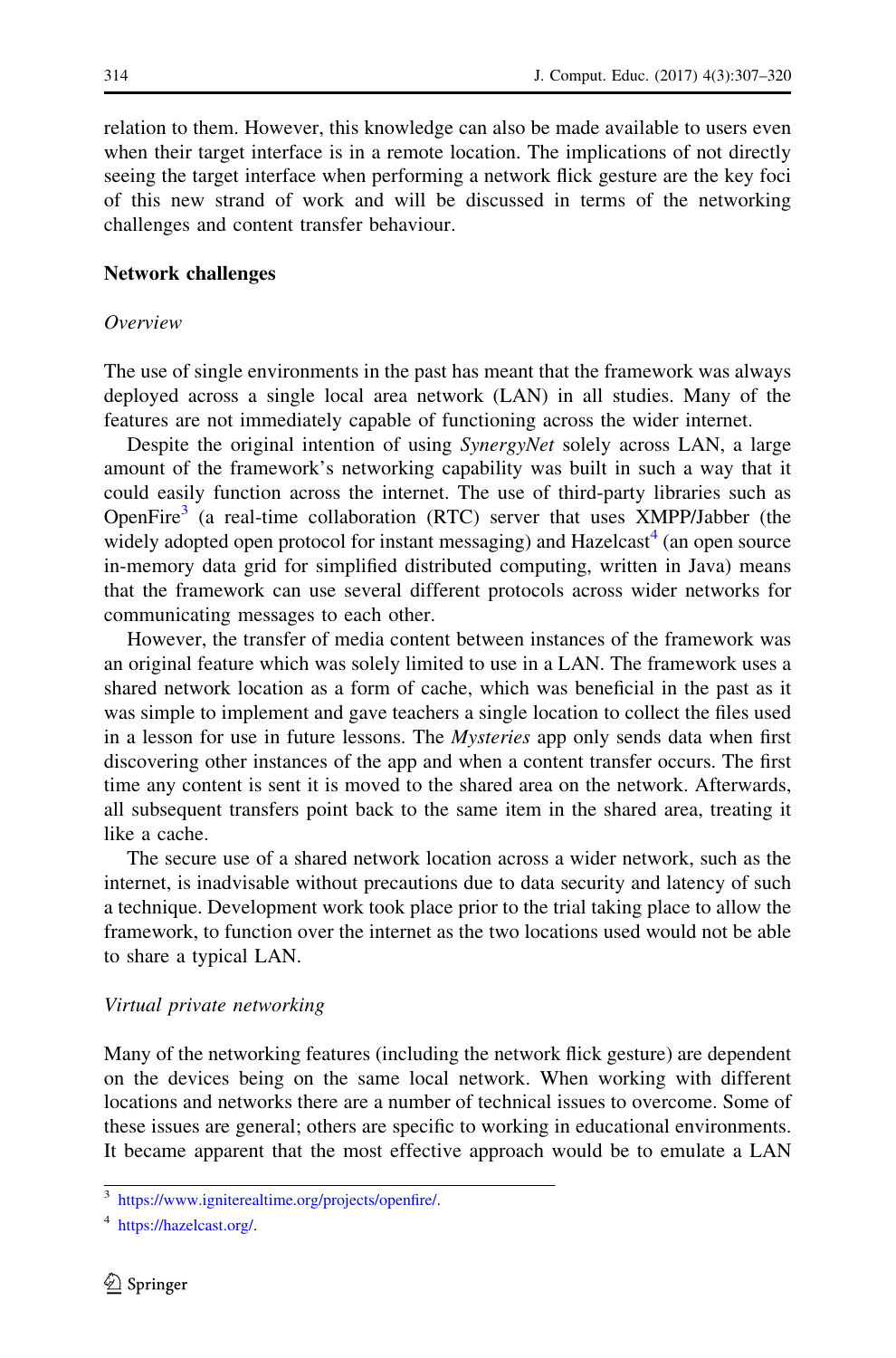across a wider network (i.e., the internet). This solution was decided upon as it was more practical given the available time and resources compared to supporting direct communication across the internet. The latter would have required several of the framework's key networking features to be completely re-engineered.

The most effective way to emulate a LAN in this type of environment was to utilise a virtual private network (VPN). A VPN provides many of the features of a local network that *SynergyNet* requires, such as shared folders, whilst still supporting communication across the internet. Though various VPN solutions are available, both free and paid-for services, Zero-Tier<sup>5</sup> was selected to provide network virtualisation services. This low-cost VPN solution was able to support the necessary networking features over the internet. Two table-top machines were required to be connected to the same network in the trial (i.e., one touchscreen tabletop interface for each site). It was not necessary to use a more feature-rich VPN. The tablets used in the trial for the Skype did not need to be on the same network as the table-top interfaces and could function over the internet. Given the sensitivity associated with conducting research in a school—in particular the fact that the participants are vulnerable persons—security of the connection was a major consideration. The trial did not transmit any private data between the two sites. Therefore, the level of security afforded by the Zero-Tier VPN was considered to be adequate both technically and in the ethical permissions granted for the project to be conducted.

# School security

An unexpected problem was encountered with the use of Zero-Tier on the school networks. It was originally intended that all devices would connect to the internet via the schools' own network infrastructure. However, during preparation for the trial it was discovered that the firewalls at both of the schools were explicitly blocking outbound VPN traffic relating to Zero-Tier. When tested in other environments which have strict firewall policies (e.g., university networks), the Zero-Tier VPN had operated as expected. However, the school firewalls were locked down much more than anticipated. Both school's networks limited the permitted outbound connections allowed through the firewall to a great degree.

Such stringent measures, prompted by e-safety concerns and wider protection issues in a school environment, have been a feature technical infrastructure for some time. However, there has been a concerted effort for local education authorities not to indiscriminately ''block and lock'' networks without justification (Welsh Government [2015\)](#page-13-0). Despite this policy of more focused and strategic security, the *SynergyNet* framework could not operate when connected to the Zero-Tier VPN through the schools' networks. Adding exceptions to the firewalls would have allowed the VPN connections to function correctly. However, this was not feasible due to administrative issues with approval via the school and local education authority in any short-to-medium timeframes. Therefore, an alternative method of connecting to the internet was required.

<sup>5</sup> <https://www.zerotier.com>.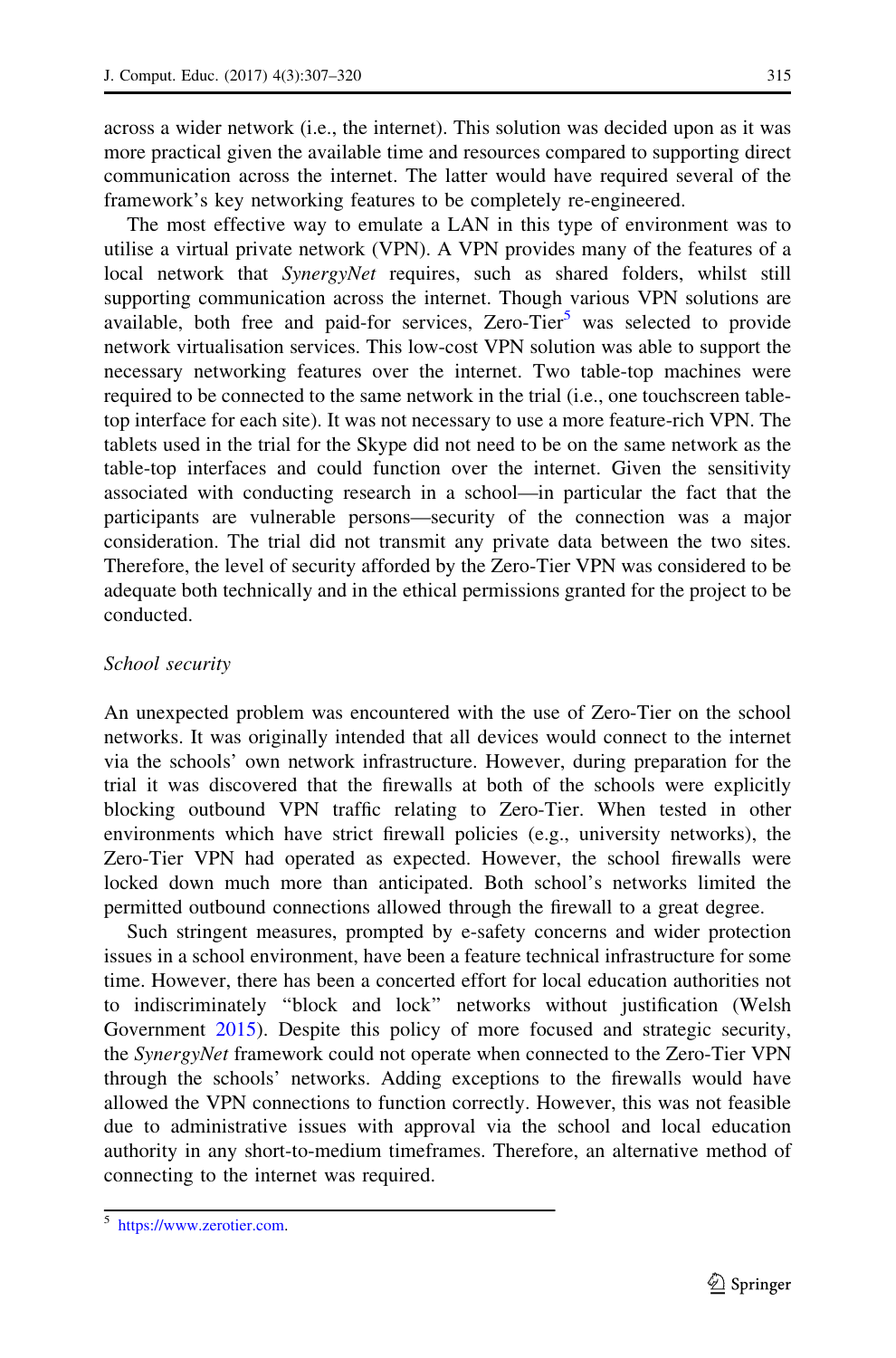#### Mobile networking and connectivity

An alternative method of connecting to the internet allowing the table-top interfaces to function was identified using pay-as-you go 4G mobile dongles. These were connected via USB to the two table-tops to allow them to connect to the internet through a relatively fast mobile connection. Due to the geographical locations of each school it proved difficult to find acceptable coverage using a single mobile network so the interfaces at both sites were connected to the internet via two different 4G providers. This had no noticeable impact or latency on the connection and allowed the instances of *SynergyNet* on both table-tops to interact quickly and with minimal data loss. For example, there were no noticeable instances of failed transmissions of messages between the instances resulting in flicked items not arriving on their target device.

Although 4G mobile connections may not be as secure as using the wired school network, data to and from the VPN were end-to-end encrypted ensuring they were secure. Furthermore, task design ensured no sensitive or personal data were transmitted between the tables.

#### Multi-casting

Prior to the current project, *SynergyNet* had used multicast service discovery as a method of automatically finding other running instances of the framework on a network. However, many VPNs do not support the User Datagram Protocol (UDP) that SynergyNet employs. To accommodate this constraint, the framework was modified to work entirely through Transmission Control Protocol (TCP). However, this change meant that *SynergyNet* could no longer automatically detect other instances using multicast service discovery. Therefore, at least one instance would need to be informed of the IP address of the other instance. To support this new functionality, a user interface was developed which allowed for the user to specify participating device's IPs on the network. This update was initially a change at the app level but has since been integrated into the framework so that all apps on the latest version of *SynergyNet* can work over VPNs more easily.

#### Content transfer behaviour

The tablet computer showing each group of participants the other group via Skype was placed on the long table edge opposite to them. The tables were configured so that flicking items towards the tablet (and therefore the other group 'facing' them) would transfer these items to the remote table. This was achieved by configuring the tables so that they were virtually positioned opposite each other, with the sides on which the tablets were placed being parallel to each other. This meant each table operated virtually as if the other was co-located with it. With students passing items towards their 'window' to the other team, the metaphor of physically pushing items towards another interface was maintained. Virtually positioning the tables opposite each other also meant that the entire edge of the tables with the tablet on could be used as the target for network flicks. If the two tables were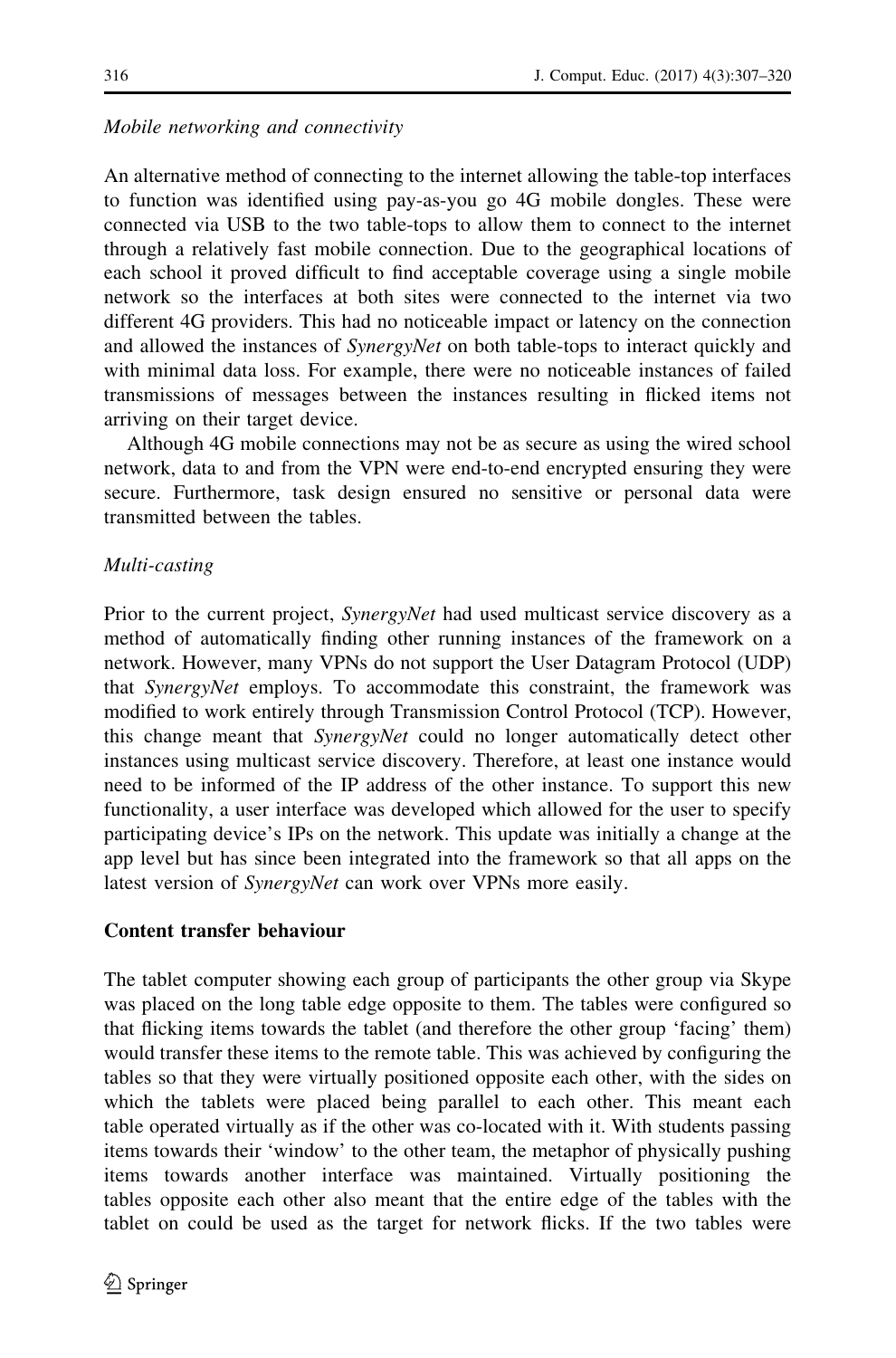configured to use their real-life locations in relation to each other, the size of the boundary where a network flick could be trigged (i.e., that points to the remote table) would be less than a pixel at the distance between the two locations.

Another benefit to this configuration of the tables being placed virtually opposite relates to behaviour of the transfer. Normally a realistic effect is employed with time taken for items to transfer and is calculated by the time it would take to travel from the gap between the interfaces at the speed of the item before it leaves its source interface (ignoring deceleration). This is useful for co-located interfaces as it reinforces the metaphor of real objects being pushed around the environment. Clearly this behaviour would not be suitable with the interfaces using their realworld locations in the trial as it would take a long time even with the fastest flick gesture the interfaces are capable of identifying. Therefore, the virtual distance between the tables was set to be as small as possible. This meant the flick behaviour had the effect of items travelling the shorter virtual distance from one interface to the other when flicked in a direction with a trajectory that would eventually intercept the nearby virtual representation of the remote table.

#### Limitation: data collection

Screen recording software was installed on both tablets allowing both sides of the video conferencing software used for communication between the groups to be recorded. In addition to this, stand-alone cameras were used at both locations to record in high-definition the interactions in and around the table-top interfaces.

Previous *SynergyNet* studies have been informed by detailed data collection of touch frequency and location during activities. These data were collected on separate lab-based infrastructure which was not possible to replicate in the current study. SynergyNet uses OpenGL (a cross-language, cross-platform API for rendering 2D and 3D vector graphics) for its visual output. Video capture from the table-top screens was problematic because, using a secondary device that mirrored the output of the table would have affected the visual output configuration and impacted on the performance of the device. This in turn would adversely affect the intuitive operation of the tables. This was considered an unnecessary risk to the study for the potential data collected. Future research will explore data capture solutions which do not risk inhibiting the performance of the tables.

# **Conclusions**

Firstly, the process of preparing, running and collecting data from this project has demonstrated that *SynergyNet* can be used successfully to facilitate collaboration beyond physically co-located groups. It can move out of the lab and into schools where groups can collaborate in separate locations. The innovations and adaptations described above now allows the framework, and any of the applications it supports, to be used across multiple sites for the first time. This will facilitate further research trials in collaboration between remote sites using natural user interfaces. Furthermore, the project has established that the 'flicking' of content between these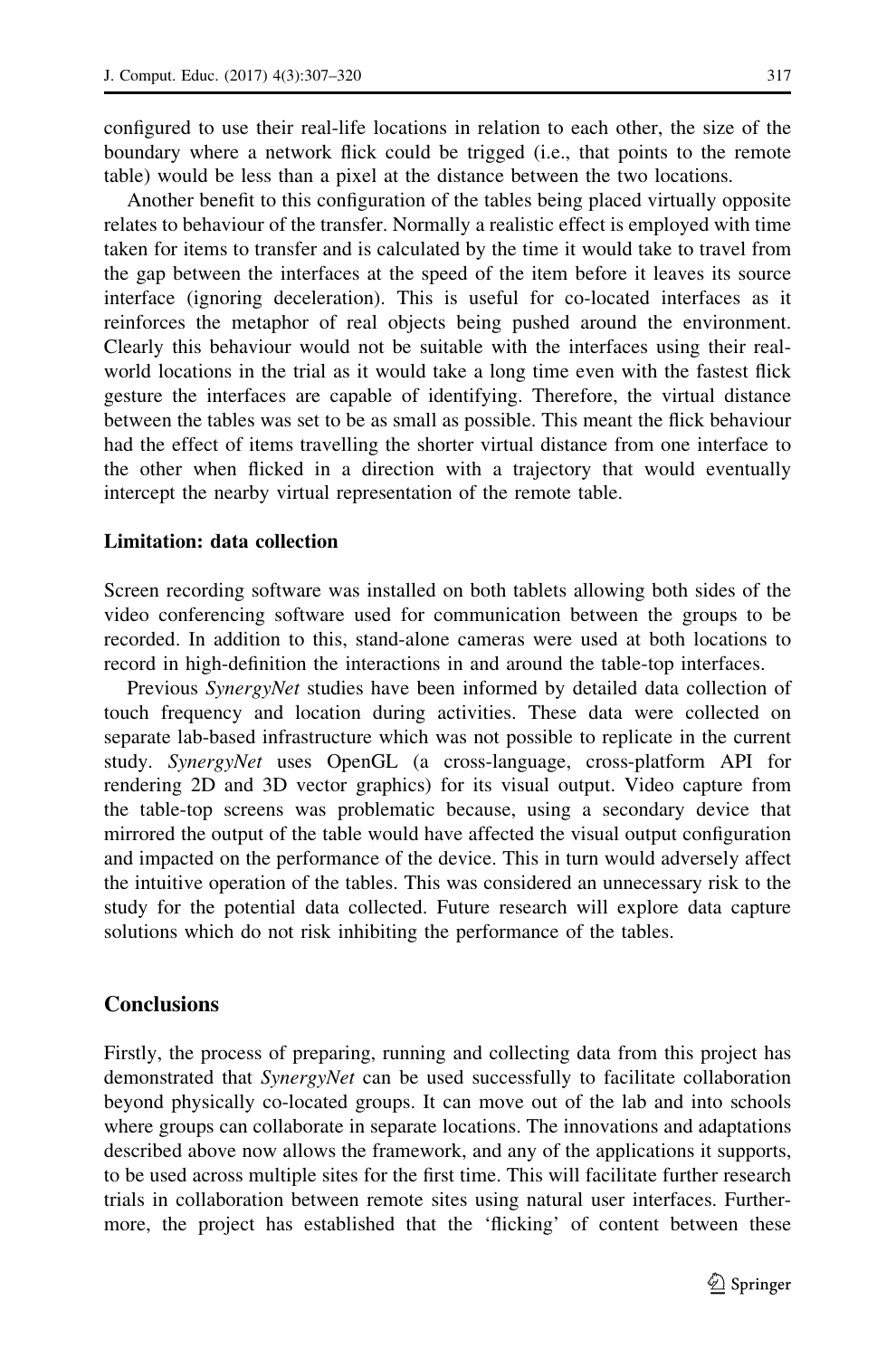geographically remote groups can allow effective and timely sharing of content leading to successful problem-solving activities. This was only possible, however, due to the successful adaptation of the *SynergyNet* framework's networking features to work through a VPN.

These innovations have identified and attempted to resolve or mitigate a number of important technical considerations when using the equipment in a real-world school environment rather than a lab. Many of these technical challenges have been based around networking and connectivity and balancing these with valid institutional concerns and precautions regarding e-safety and child protection. Team members regularly informed key stakeholders (in each school these included the Headteacher, the Child Protection Officer, the class teacher and parents) of their activities and the steps they were taking to avoid and manage possible risks to participant safety. The use of 3G and 4G mobile network connections to avoid the difficulties of locked-down school networks may prove to be useful in future studies, but this overlooked potential issues around latency and security. In the study described above, no personal or sensitive data were sent through the network connection, and all information was encrypted via the VPN. However, the use of a secure wired school's network is preferable where feasible, providing improved connectivity and resilience. This may require significant preparation, testing and approval processes before research studies can be conducted in situ. In addition, although the trial used a set of specific multi-touch table devices, the portability of the SynergyNet framework potentially allows for it to be run on a range of different devices. This affords the opportunity to deploy similar trials into a wider range of consumer devices in the future, with little reliance on the bespoke and expensive hardware available.

With the changes to the framework made as part of the trial, *SynergyNet* (and associated pedagogic practices) is now better suited for use across the internet where a VPN is set up appropriately. This allows for the tables used in the trial to be redeployed anywhere where there is an acceptable 3G/4G signal or with an alternate network connection where the network is configured appropriately.

Finally, this project has shown the potential of the SynergyNet software in educational settings, both co-located and at remote locations. It suggests that, despite a number of technical barriers that have had to be overcome, the software framework provides the potential for innovative pedagogic practice and collaboration which would otherwise be impossible with conventional digital devices and associated resources.

Acknowledgements We are grateful to the support of the Durham University Energy Institute who provided funding to make this research possible.

Open Access This article is distributed under the terms of the Creative Commons Attribution 4.0 International License ([http://creativecommons.org/licenses/by/4.0/\)](http://creativecommons.org/licenses/by/4.0/), which permits unrestricted use, distribution, and reproduction in any medium, provided you give appropriate credit to the original author(s) and the source, provide a link to the Creative Commons license, and indicate if changes were made.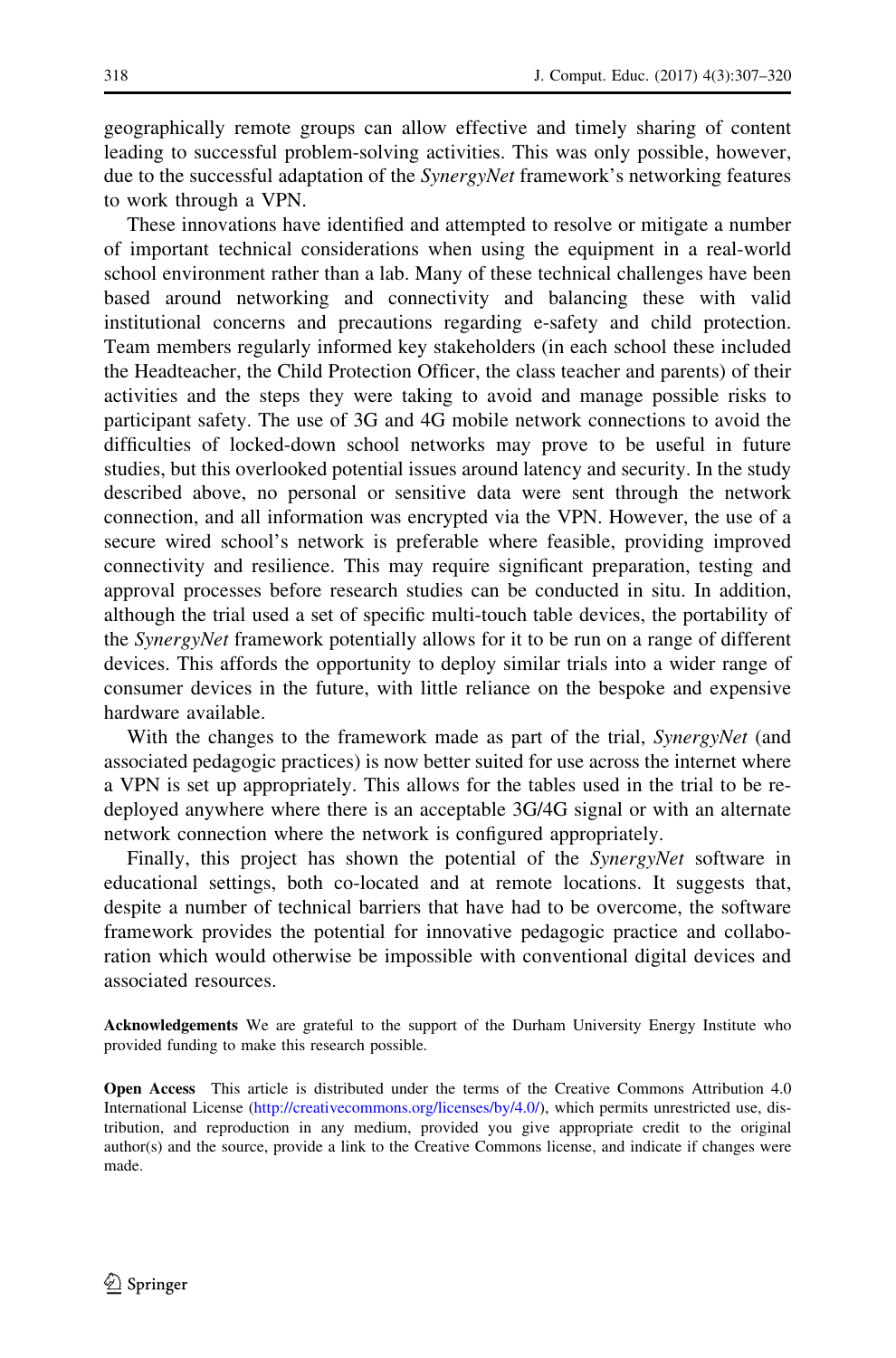# <span id="page-12-0"></span>**References**

- Arthur, S., Crick, T., & Hayward, J. (2013). The ICT Steering Group's Report to the Welsh Government. Retrieved January 8, 2017 from [http://learning.gov.wales/docs/learningwales/publications/131003](http://learning.gov.wales/docs/learningwales/publications/131003-ict-steering-group-report-en.pdf) [ict-steering-group-report-en.pdf.](http://learning.gov.wales/docs/learningwales/publications/131003-ict-steering-group-report-en.pdf)
- Barron B., & Darling-Hammond L. (2008) Powerful learning: Studies show deep understanding derives from collaborative methods. Edutopia. Retrieved January 8, 2017 from [http://www.edutopia.org/](http://www.edutopia.org/inquiry-project-learning-research) [inquiry-project-learning-research.](http://www.edutopia.org/inquiry-project-learning-research)
- Basheri, M., & Burd, L. (2012). Exploring the significance of multi-touch tables in enhancing collaborative software design using UML. In 2012 frontiers in education conference proceedings (pp. 1–5). IEEE.
- Brown, N. C. C., Sentance, S., Crick, T., & Humphreys, S. (2014). Restart: The resurgence of computer science in UK schools. ACM Transactions on Computer Science Education, 14(2), 1–22.
- Coldefy, F., & Louis-dit-Picard, S. (2007). DigiTable: An interactive multiuser table for collocated and remote collaboration enabling remote gesture visualization. In 2007 IEEE conference on computer vision and pattern recognition (pp. 1–8). IEEE.
- Daradoumis, T., & Marquès, J. M. (2000). A methodological approach to networked collaborative learning: Design and pedagogy Issues. In Networked learning 2000. Proceedings of the 2000 international conference on innovative approaches to lifelong learning and higher education through the internet (pp. 72–77).
- Dillenbourg, P., & Evans, M. (2008). Interactive tabletops in education. International Journal of Computer-Supported Collaborative Learning, 6(4), 491–514.
- Everitt K., Shen C., Ryall K., & Forlines C. (2006) MultiSpace: Enabling electronic document micromobility in table-centric, multi-device environments. In Proceedings of 1st IEEE international workshop on horizontal interactive human-computer systems (TABLETOP'06). IEEE Press.
- Hatch A., Higgins S., Joyce-Gibbons A., Mercier E. (2011). NumberNet: Using multi-touch technology to support within and between group mathematics learning. In *Proceedings of the 9th international* conference on computer supported collaborative learning (pp. 176–183).
- Hatch, A., & McNaughton, J. (2011). SynergyNet 3.1. Retrieved from January 8, 2017. doi[:10.5281/](http://dx.doi.org/10.5281/zenodo:54562) [zenodo:54562](http://dx.doi.org/10.5281/zenodo:54562).
- Higgins, S., Mercier, E., Burd, L., & Joyce-Gibbons, A. (2012). Multi-touch tables and collaborative learning. British Journal of Educational Technology, 43(6), 1041–1054.
- Joyce-Gibbons, A. (2016). Observe, interact and act: teachers' initiation of mini-plenaries to scaffold small-group collaboration (pp. 1–18). Pedagogy and Education: Technology.
- Kharrufa A., Balaam M., Heslop P., Leat D., Dolan P., & Olivier P. (2013). Tables in the wild: Lessons learned from a large-scale multi-tabletop deployment. In Proceedings of the ACM SIGCHI conference on human factors in computing systems (CHI'13) (pp. 1021–1030). ACM.
- Kim, J., Park, J., Kim, H., & Lee, C. (2007). HCI (human computer interaction) using multi-touch tabletop display. In 2007 IEEE Pacific Rim conference on communications, computers and signal processing (pp. 391–394). IEEE.
- Kizilcec, R. F. (2013). Collaborative learning in geographically distributed and in-person groups. In Proceedings of the 16th International Conference on Artificial Intelligence in Education (AIED) (Vol. 67, pp. 67–74). CEUR-WS.
- Kreitmayer S., Rogers Y., Laney R., & Peake S. (2013). UniPad: Orchestrating collaborative activities through shared tablets and an integrated wall display. In Proceedings of the ACM international joint conference on pervasive and ubiquitous computing (UbiComp'13) (pp. 801–810). ACM.
- Leat, D., & Higgins, S. (2002). The role of powerful pedagogical strategies in curriculum development. Curriculum Journal, 13(1), 71–85.
- Lipponen L., Hakkarainen K., & Paavola S. (2004). Practices and orientations of CSCL. In What we know about CSCL (pp. 31–50). Springer, New York.
- Mercier, E. (2014). Device ecologies to support collaborative learning in classrooms. In 2014 international conference on collaboration technologies and systems (CTS) (pp. 217–218). IEEE.
- Mercier, E. M., & Higgins, S. E. (2013). Collaborative learning with multi-touch technology: Developing adaptive expertise. Learning and Instruction, 25, 13–23.
- Mercier, E., & Higgins, S. (2014). Creating joint representations of collaborative problem solving with multi-touch technology. Journal of Computer Assisted Learning, 30(6), 497–510.